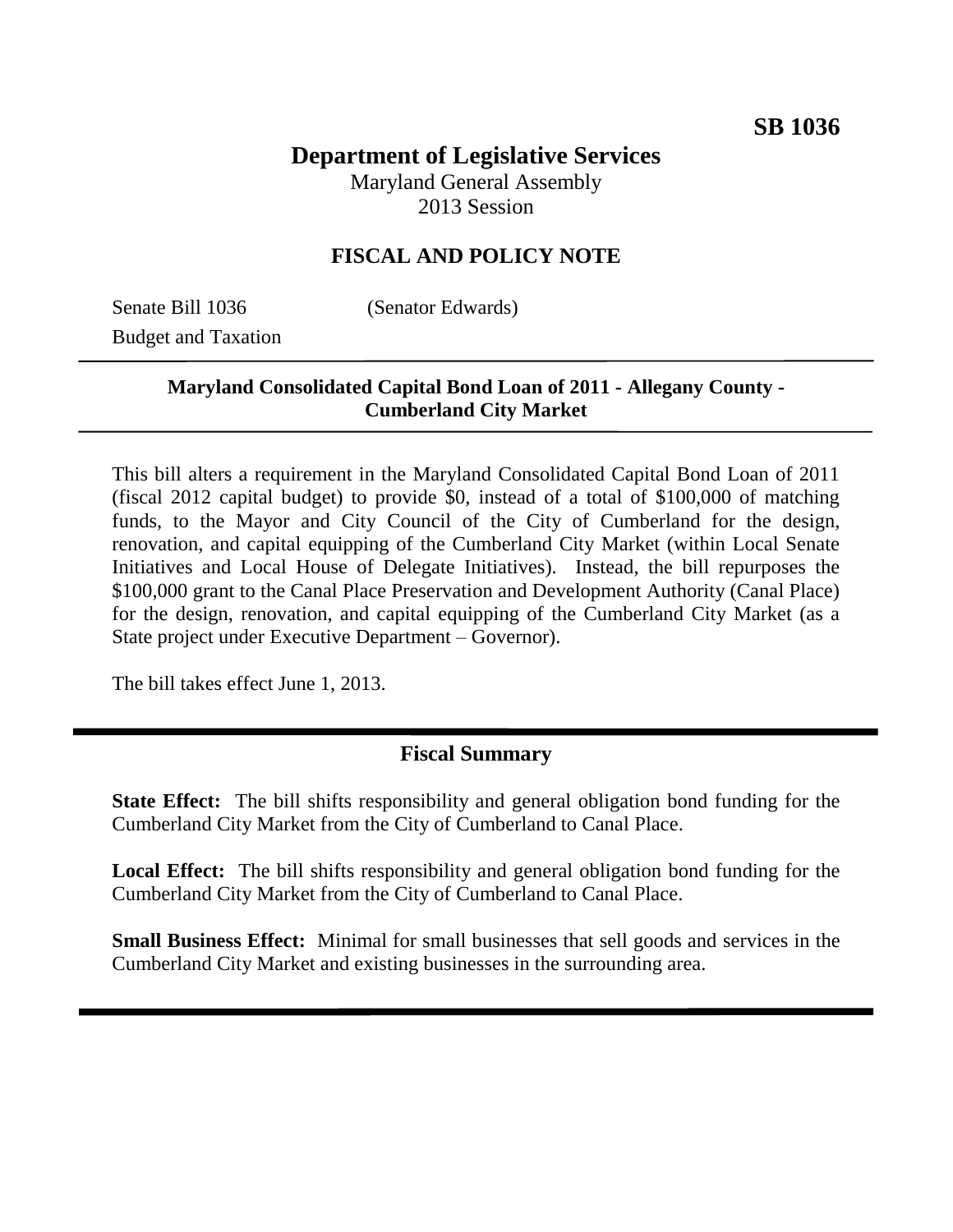# **Analysis**

**Current Law:** Chapter 396 of 2011 (HB 71) authorized two grants totaling \$100,000 to the Mayor and City Council of the City of Cumberland for the design, renovation, and capital equipping of the Cumberland City Market, located in Cumberland. The project was 1 of more than 100 legislative initiatives funded in the fiscal 2012 capital budget.

**Background:** The Downtown Development Commission (DDC), an appointed agency of the City of Cumberland, planned to use the \$100,000 grant to establish a city market in the central business district of Cumberland to provide the sale of goods and services to the community. However, DDC could not use the grant for the location planned for the city market since that location was privately owned, and DDC could not find an alternative location. As a result, DDC no longer plans to establish the Cumberland City Market.

Canal Place is currently in the process of designing an outdoor market in downtown Cumberland to operate from May to October. The Cumberland mayor and city council do not oppose transferring the grant to Canal Place.

The Governor's proposed fiscal 2014 budget includes \$654,122 in special funds for Canal Place. Canal Place receives special fund revenues from lease payments from the retailers and other organizations that rent space in Canal Place buildings, parking fees, rental of the stage, grants, and a share of the hotel tax revenues as per the agreement with the localities.

In 1993, Canal Place was created by legislation as an independent unit in the Executive Branch of State government to spur the preservation, development, and management of the Canal Place Heritage Area in downtown Cumberland. Canal Place is charged with transforming the area into a major heritage tourism destination. Its responsibilities are directed by a nine-member commission and include:

- preserving or assisting in the preservation of buildings, structures, and settings of historical value;
- conducting activities to educate the public about the history and significance of the heritage area;
- providing recreational uses of the heritage area; and
- facilitating economic development in the heritage area, such as through public and private investment in adaptive reuse, interpretive attractions, or other activities.

When fully developed, Canal Place will feature boat rides along a restored section of the Chesapeake and Ohio (C&O) Canal, which broke ground in Washington, DC in 1828 and